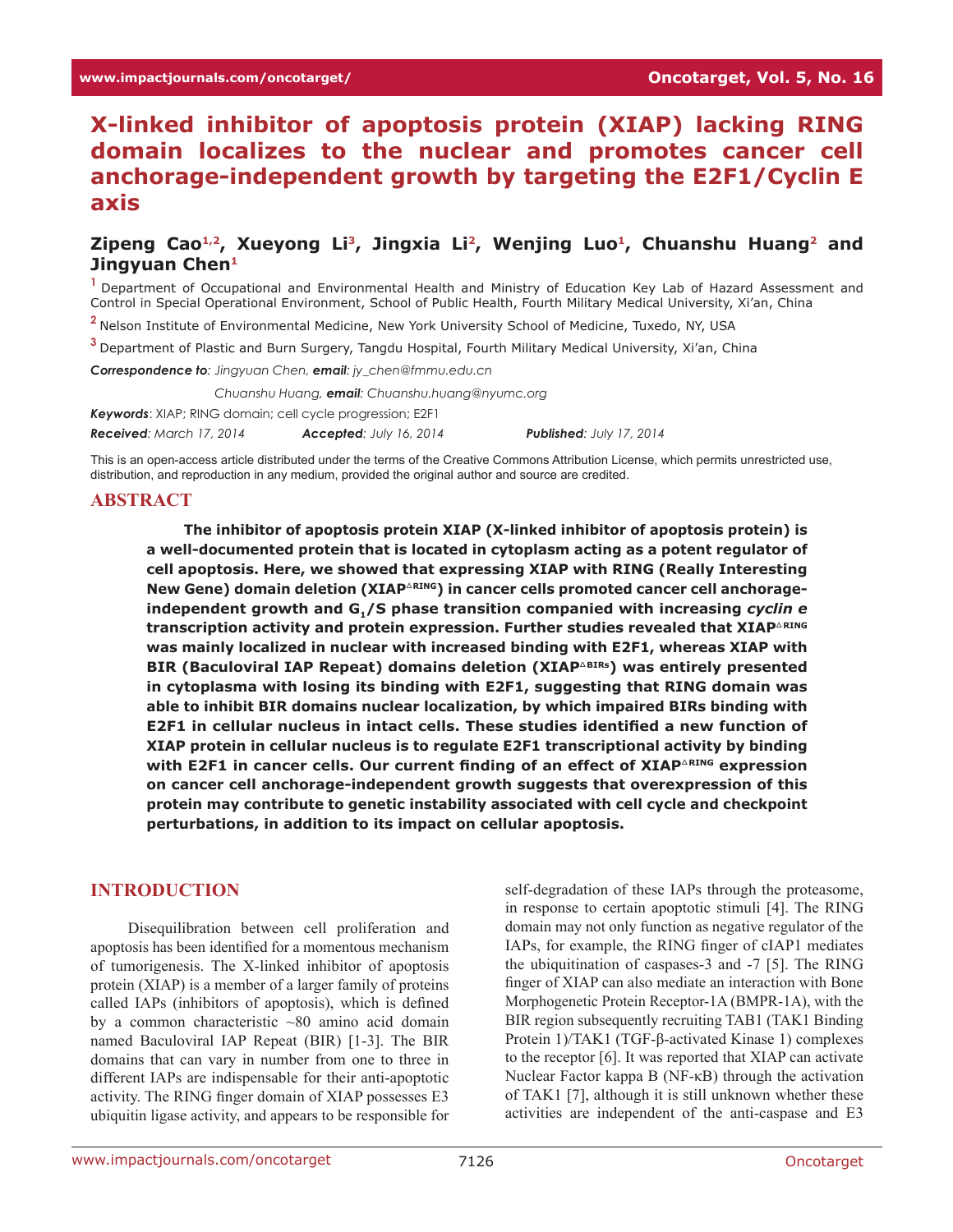ubiquitin ligase activities of XIAP. Recently, XIAP was found to inhibit cIAP-2 auto-degradation through binding with BIR2 and BIR3 domains of c-IAP2 by RING finger to enhance IκB-α phosphorylation on serines 32 and 36[8]. In this context, it appears that XIAP functions as an adapter molecule necessary for cancer cell signaling.

Despite the overall sequence and structural similarity among the IAP family members, the subcellular distribution of IAPs seems extremely variable. For example, survivin is predominantly a nuclear protein, and its expression is cell cycle dependent, peaking at  $G_2$ -M in normal cells [9]. Moreover, high levels of nuclear c-IAP1 are predictive of poor overall survival and local recurrence-free survival in cervical squamous cell carcinomas, and are shown to be independent of prognostic factors by multivariate analysis [10]. Although XIAP is expressed mostly in the cytoplasm, and less extent in nuclear in normal cells [11], its higher nuclear expression is correlated with lower survival rate in breast carcinoma patients [12]. In addition, the biological function and mechanisms of nuclear XIAP is not explored yet.

In mammalian cells, the E2F family is composed by eight members and the diversity found in this family reflects distinct roles in the transcriptional regulation and cell function [13]. E2F1-3, forming heterodimers with DP proteins, functions primarily as transcriptional activators; in contrast, E2F4-8 acts mainly as transcriptional repressors. The transcription factor E2F family members have been well known for their ability to regulate cell cycle progression by coordinating a large group of genes involved in regulation of  $G<sub>1</sub>$  to S phase transition [13].  $G<sub>1</sub>$  phase progression in mammalian cells is mediated by the activities of Cyclin D1-CDK4 (or CDK6) and Cyclin E-CDK2. At the molecular level, during  $G_1/S$ , the Cyclin E–CDK2 complex hyperphosphorylates retinoblastoma protein (RB), and leads to the dissociation of E2F1 from RB and in turn initiates E2F-dependent transcriptional activity. It is therefore thought to be critical for normal cells to tightly regulate cyclin E activity; indeed, alteration of the E2F/Cyclin E axis is well-known to be involved in the cancer development in various types of tumor [13, 14].

In current study, we examined the effect of intracellular distribution of XIAP, the contribution of the BIR and RING domains to XIAP intracellular localization, and explored biological function of altering XIAP localization. Our findings indicate that XIAP is predominantly a cytoplasmic protein, and its nuclear localization is regulated by RING domain. We also found that overexpression of XIAP with the deletion of RING domain mainly localizes in nuclear and promotes aberrant cell division and anchorage-independent growth by binding with E2F1 in nuclear, in turn leading to E2F1 transactivation and Cyclin E induction.

# **RESULTS**

# **The differential role of XIAP RING domain and its E3 ligase in promotion of cancer cell**  anchorage-independent growth and cell cycle  $G_i/S$ **phase transition**

In our previous study, we reported that XIAP RING domain and its E3 ligase activity are required for XIAP's upregulation of *cyclin d1* transcription and cancer cell growth [15], whereas XIAP RING domain and not its E3 ligase plays an important role in XIAP binding with RhoGDIα and inhibits RhoGDIα SUMOylation [16, 17]. To determinate whether there was a differential role of RING domain and its E3 ligase in regulation of cancer growth, we compared the capabilities of anchorageindependent growth of XIAP-/-(vector), XIAP-/-(HA- $XIAP$ ),  $XIAP$ -/-( $HA$ - $XIAP<sub>MRING</sub>$ ), and  $XIAP$ -/-( $XIAP<sub>HA67A</sub>$ ) in 0.33% soft agar. The results unexpectedly showed that transfection of XIAPΔRING resulted in significant increase in colony formation, while those transfected with XIAPH467A showed an inhibition on colony formation as we reported before [15] (Figs. 1A & 1B). This result suggests that XIAP RING domain has an essential function in regulating cancer cell growth independent of its E3 ligase activity.

To determine the potential association of anchorageindependent growth with cell cycle alterations, we assessed the cell cycle status of the transfectants by DNA content analysis using flow cytometry. The results indicated ectopic expression of XIAP<sup>ARING</sup>, XIAP-/-(HA- $XIAP<sub>ΔRING</sub>$  exhibited accelerated progression in the  $G<sub>1</sub>/S$ phase of the cell cycle, resulting in decreased  $G_0/G_1$ proportion (54.93% *vs* 82.69%) as compared to XIAP-/- (vector) cells, whereas the cell cycle profile of XIAPH467A transfectant did not show this promotion in  $G_1/S$  phase transition ( $G_0/G_1$  proportion: 77.10% *vs* 82.69%) (Figs. 1C & 1D). Taken together, these data suggest that accelerated growth of XIAP<sup>ΔRING</sup> expressing cells might be associated with promotion of  $G_1/S$  phase cell cycle transition.

# **Ectopic expression of XIAPΔRING upregulated Cyclin E expression, which was essential for XIAPΔRING-mediated abnormal cancer cell growth**

It is known that Cyclins and CDK inhibitors are responsible for regulation of  $G<sub>1</sub>$  to S transition [18]. To explore the molecular mechanisms underlying XIAP RING domain in triggering cell cycle alterations, Western blot analysis was used to identify expressions of HA-XIAP, HA-XIAPΔRING, HA-XIAPΔBIRs and HA-XIAPH467A in the various stable transfectants as indicated in Fig. 2A. The protein expression levels of Cyclins as well as p27 were further evaluated and compared in the transfectants.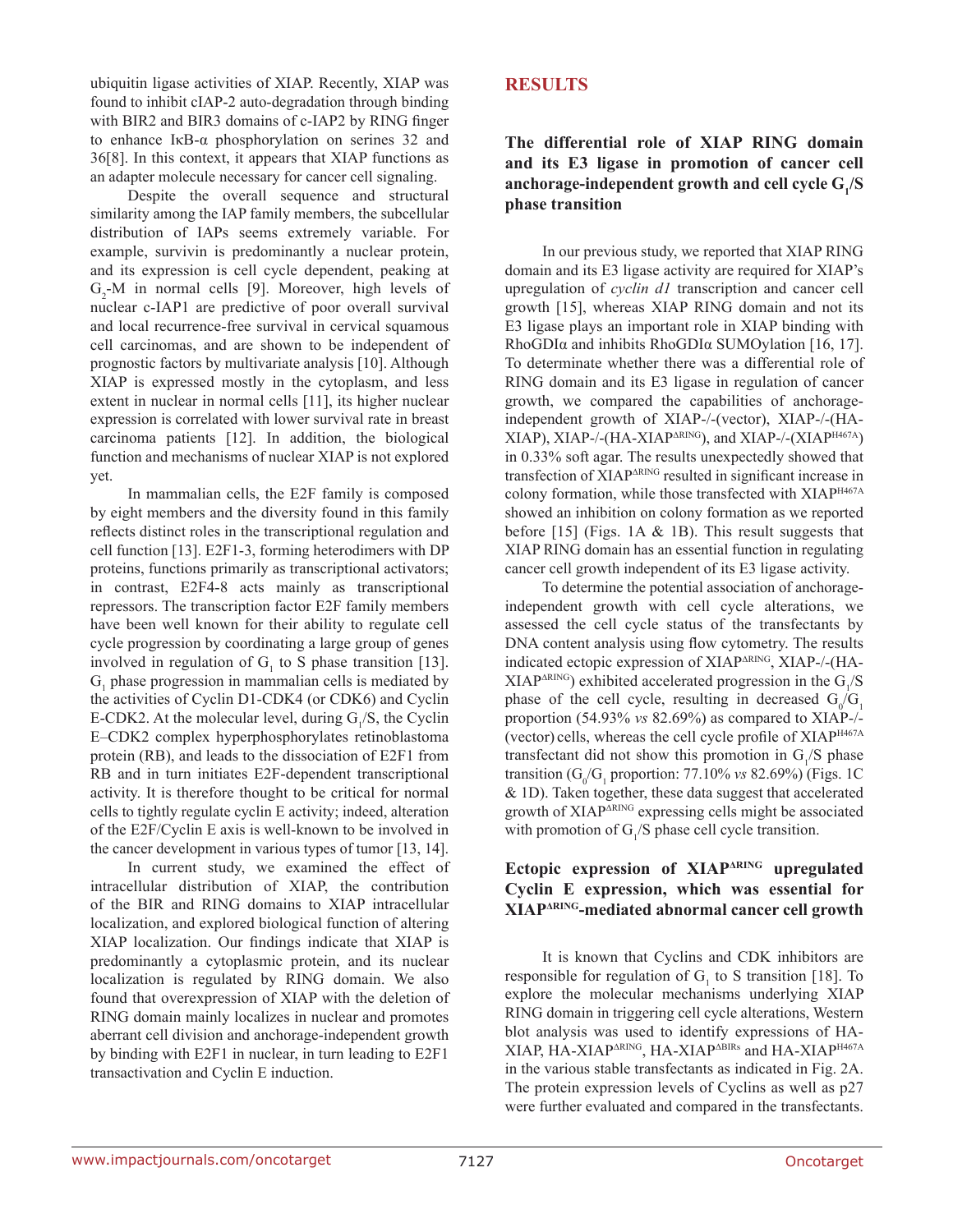

Figure 1: Promotion of cancer cell anchorage-independent growth and G<sub>1</sub>/S phase cell cycle transition by ectopic **expression of XIAP<sup>** $\triangle$ **RING</sup>**. (A & B) anchorage-independent cell growth of various HCT116 cell stable transfectants was evaluated in soft agar assay. The colony formation was observed and the photograph images were taken under an inverted microscope (A) and numbers of colonies were scored, and presented as colonies per  $1\times10^4$  seeded cells (B). The symbol (\*) indicates a significant increase of colony formation in XIAP-/-(HA-XIAP) cells in comparison to that in XIAP-/-(vector) transfectant (*p*<0.05); symbol of "#" indicates a significant increase of colony formation in XIAP-/-(HA-XIAP∆RING) as compared with that of XIAP-/-(HA-XIAP) transfectant; symbol of "#" shows a significant decrease of colony formation in XIAP-/-(HA-XIAPH467A) cells as compared with XIAP-/-(HA-XIAP∆RING) transfectant. Each bar indicates the mean and standard derivation of three independent experiments. (C & D) cell cycle profile was determined by PI staining with FACS analysis in the transfectants as indicated. Representative histograms of cell cycle profiles were presented (C) and percentage of cells in the  $G_0/G_1$ , S, and  $G_2/M$  phases were presented from three independent experiments (D).



**Figure 2: Ectopic expression of XIAP**<sup>ARING</sup> in XIAP-/- cells resulted in upregulation of Cyclin E protein expression. (A) stable HCT116 XIAP-/- cell transfectants used in our study were identified by Western blot. (B & C) the cells were synchronized by incubation of cells with 0.1% FBS medium for 24h. The cells were then cultured in 2% FBS medium for 24 h and cell extracts were subjected to Western blot for determination of protein expression as indicated (B), and quantified (C).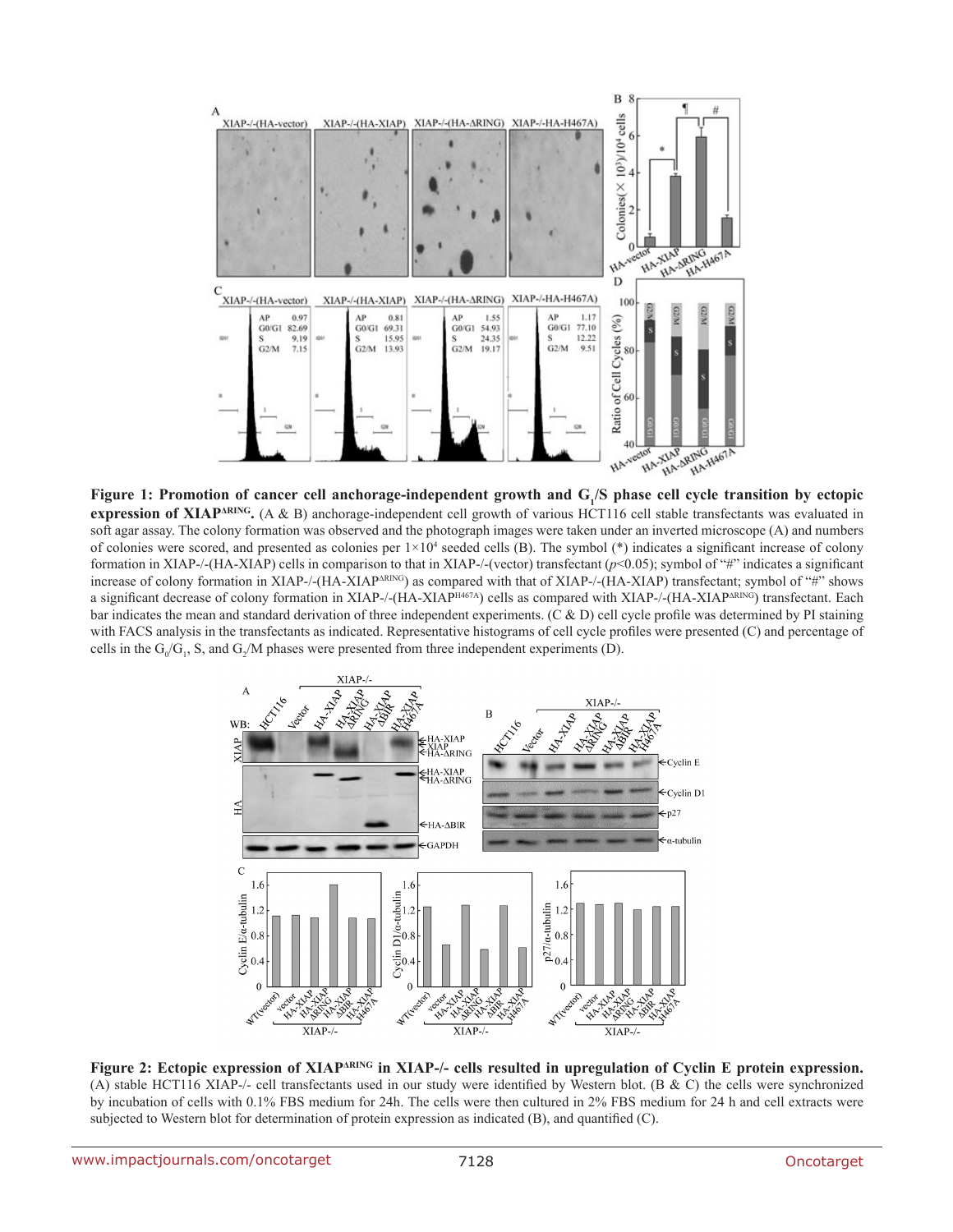As shown in Figs. 2B and 2C, the markedly increased Cyclin E expression was only observed in XIAP-/-(HA-XIAPΔRING) cells and not in any other transfectants. Consistent with our previous report [15], XIAP-/-(vector) and XIAP<sup>-/-</sup>(HA-XIAP<sup>H467A</sup>) cells showed a remarkable reduction of Cyclin D1 protein expression in comparison to that in XIAP-/-(HA-XIAP) cells, and p27 expression was not markedly affected. Therefore, our results demonstrated that XIAP RING domain was crucial for XIAP regulation of Cyclin E protein expression that is independent of its E3 ligase activity.

To investigate the potential contribution of the increased Cyclin E expression to the XIAPΔRING-mediated abnormal cancer cell growth, two independent short hairpin RNAs (shRNA) were employed to knockdown Cyclin E expression in XIAP-/-(HA-XIAP∆RING) cells[19]. As shown in Fig. 3A, transfection of shCyclin E-80 dramatically reduced Cyclin E protein expression in XIAP-/-(HA-XIAP∆RING) cells, whereas shCyclin E-81 was not able to show observable reduction of Cyclin E protein expression. Knockdown of Cyclin E expression by shRNA recapitulated the cell cycle transition phenotype of XIAP- /-(HA-XIAP<sup> $\triangle$ RING</sup>) cells (S, 24.67% vs 9.85% and  $G_0/G_1$ proportion: 56.65% vs 76.11%, Figure 3B). Accordingly, the cancer cell anchorage-independent growth phenotype was also blocked by knockdown of Cyclin E expression (Fig. 3C & 3D). These results demonstrated that maintaining increased Cyclin E expression was crucial for the increased cancer cell anchorage-independent growth property of XIAPΔRING domain in XIAP-/-cells.

# **XIAPΔRING regulated** *cyclin e* **transcription through E2F-dependent transcriptional activity**

To elucidate the molecular mechanisms underlying the regulation of Cyclin E expression by XIAP RING domain, we transfected *cyclin e* promoter-driven luciferase reporter into different XIAP transfectant cells and the *cyclin e* promoter transcriptional activity was evaluated. The results showed that *cyclin e* transcription activity was upregulated in XIAP<sup> $\triangle$ RING</sup> expression cells, but not XIAPH467A cells (Fig. 3A). It has been known that there are six E2F binding sites in the human *cyclin e* promoter and that the 3 upstream E2F binding sites are important for the upregulation of *cyclin e* gene transcription [20]. Thus, we examined whether XIAP<sup>ARING</sup> enhanced E2Fdependent transcriptional activation. We transfected



**Figure 3: Cyclin E induction was essential for XIAPΔRING promotion of cancer cell anchorage-independent growth and G1 /S phase cell cycle transition.** (A) immunoblot analysis of Cyclin E protein levels in XIAP-/-(HA-XIAPΔRING) cells transfected with Cyclin E shRNA. (B) after synchronization of cells with 0.1% FBS medium, cells were cultured in 2% FBS medium for 24 h, and cells were then subjected to flow cytometry analysis.  $(C & D)$  stable transfectants as indicated were subjected to anchorage-independent growth assay in soft agar. The symbol (\*) indicates a significant inhibition of colony formation by knockdown of Cyclin E expression (*p*<0.05). The colonies were expressed as mean±S.D.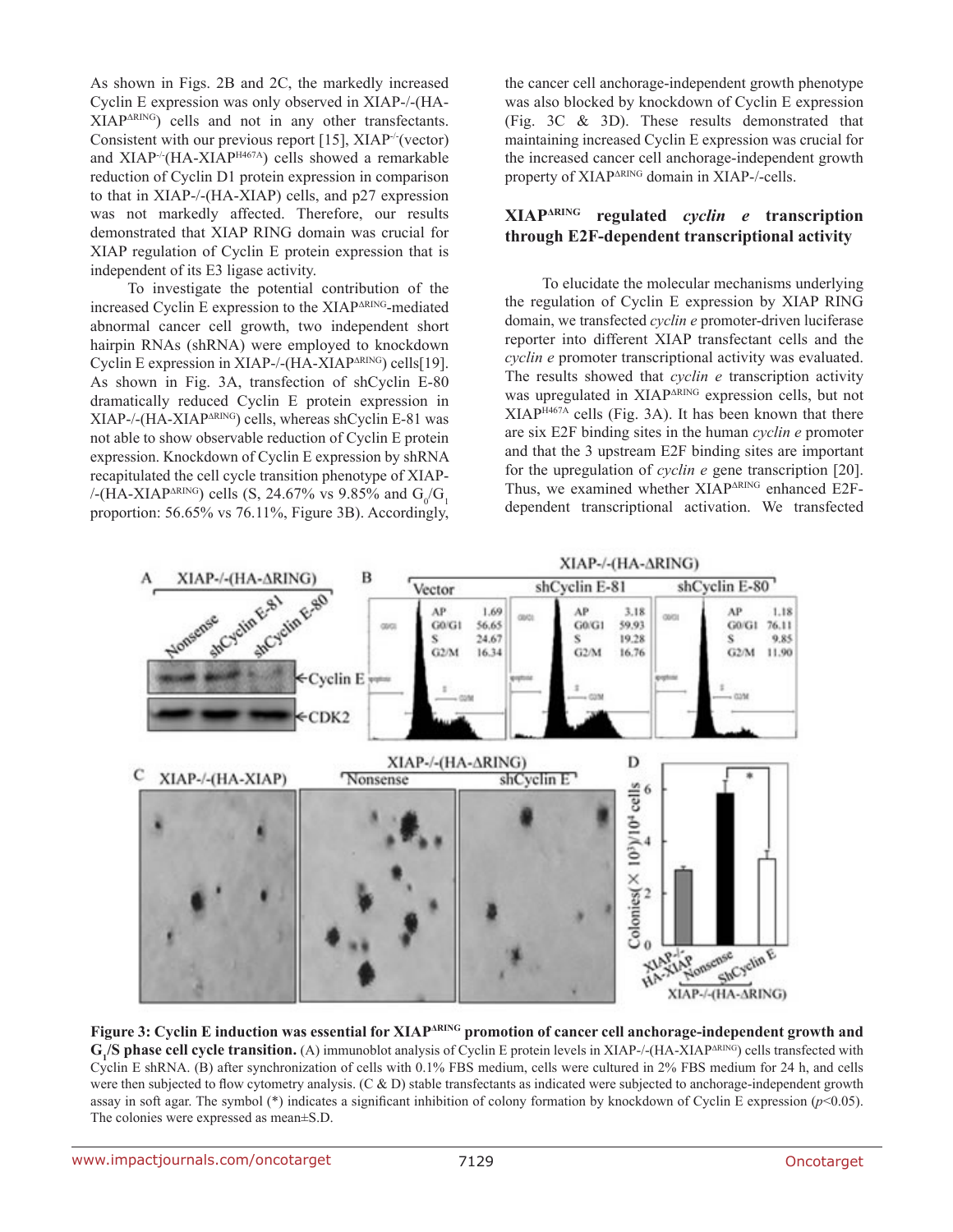E2F-dependent luciferase reporter, which is driven by six tandem E2F binding sites, into XIAP-/-(HA-XIAP∆RING) cells [21]. As shown in Fig. 4B, E2F-dependent transcriptional activation was significantly upregulated in XIAP-/-(HA-XIAP∆RING) cells in compared with XIAP-/-(vector) cells (Fig. 3B). The increased *cyclin e* promoter transcriptional activity in XIAP-/-(HA- XIAP RING) cells was abolished by mutation of E2F binding site in *cyclin e* promoter-driven luciferase reporter (Fig. 3C), suggesting that the increased *cyclin e* promoter transcriptional activity XIAP∆RING domain was E2Fdependent [21]. Taken together, ectopic expression of XIAPΔRING could strongly activate E2F-dependent transcriptional activity, which conceivably underlies its ability to upregulation of Cyclin E expression, thereby contributing to acceleration of cancer cell anchorageindependent growth.

In addition to the luciferase reporter of E2F activity we also examined the steady-state expression levels of cell cycle checkpoint Cyclin A and cell apoptosis related p53, which are known to contain an E2F response element and are transcriptionally regulated by E2F1 [22, 23]. The different expression of E2F1, Cyclin A or p53 was not observed among various transfectants (Fig. 3D). These results implied that expression of XIAP<sup>ΔRING</sup> accelerated anchorage-independent growth by specific upregulation of E2F- dependent Cyclin E, rather than other E2F1-targeted cell cycle and apoptosis related proteins.

#### **XIAPΔRING localized into nuclei in cancer cells and interacted with E2F1 through BIR domain**

Given the increased E2F-dependent transcriptional activity of E2F1 in XIAP-/-(HA-XIAP∆RING) cells as demonstrated above and the interaction of E2F1 and cIAP1 through BIR domain as reported in previous studies [24], we anticipated that XIAP RING domain



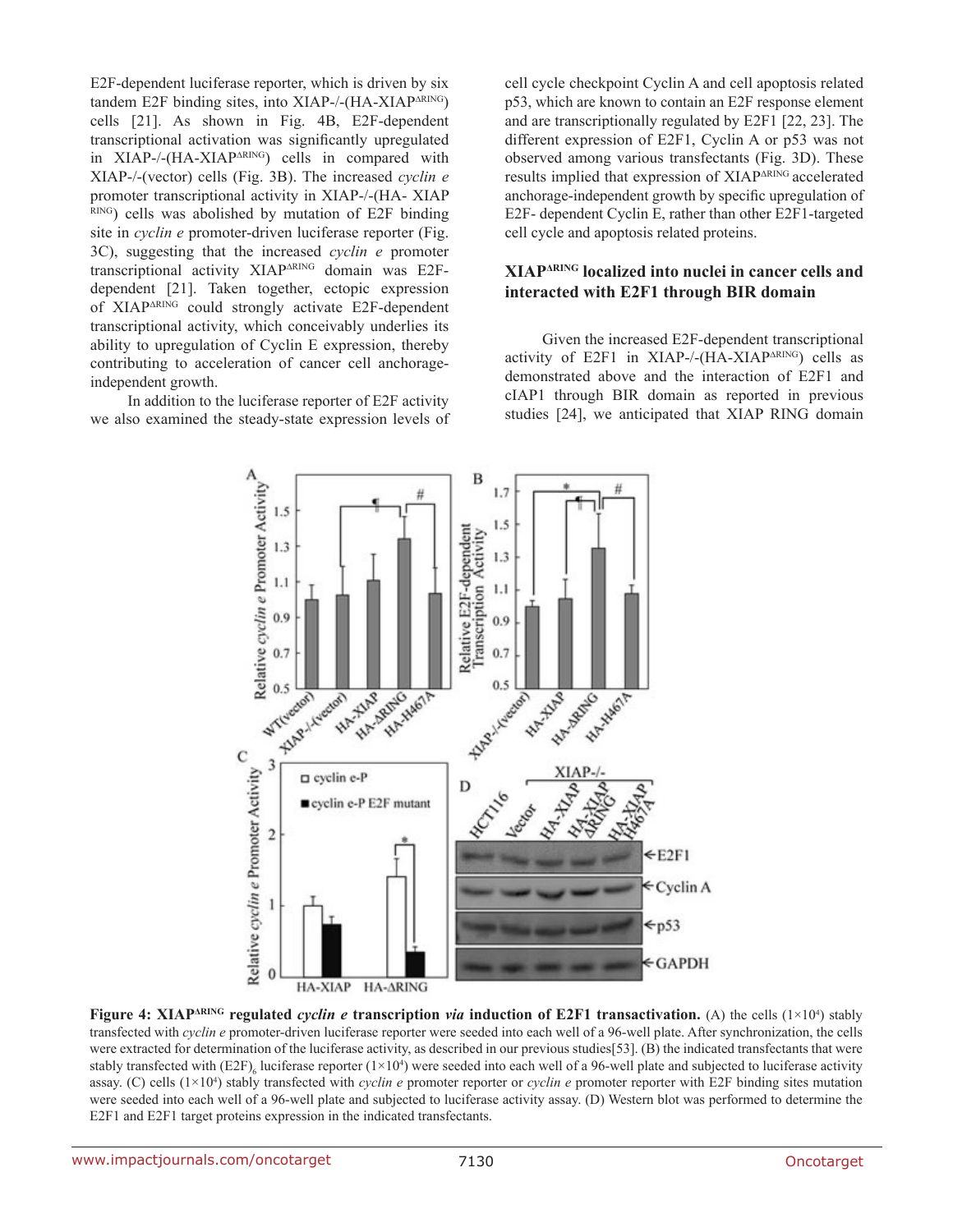might be able to interact with E2F1 in the intact cells. To test this notion, we carried out a co-immunoprecipitation assay as shown in Fig. 5A. Total cellular proteins from transfectants of XIAP-/-(vector), XIAP-/-(HA-XIAP), XIAP-/-(HA-XIAPΔRING), XIAP-/-(HA-XIAPH467A) and XIAP-/-(HA-XIAPΔBIRs) cells were immunoprecipitated by using anti-HA antibody-conjuncted beads. The results obtained from Western blot analysis revealed that E2F1 protein was presented in co-precipitated protein complex in XIAP-/-(HA-XIAP<sup>ΔRING</sup>), but not detectable in XIAP- $/-(HA-XIAP<sub>ABIRs</sub>)$  cells (Fig. 5A), indicating that XIAP does interact with E2F1 through BIR domain in the cells. Since E2F1 acted as transcriptional factor in nucleus, we tested whether XIAP<sup>ARING</sup> could translocate into nucleus. To establish the sub-cellular distribution of XIAP<sup>ARING</sup>, we isolated cytoplasma and nuclear fractionations in various transfectants as indicated in Fig. 5B. Examination of the fractions for XIAPΔRING sub-cellular distributions showed that XIAP<sup>ARING</sup> mainly presented in the nuclear fraction, whereas XIAP<sup>ABIRs</sup> and XIAP<sup>H467A</sup> mainly showed in cytosolic fraction (Fig. 5B). Taken consideration of alteration of the RB-E2F axis plays an important role in cancer development in various types of tumors demonstrated in previous studies [13] and our above findings that significant increased Cyclin E protein expression, cell cycle transition promotion and anchorageindependent growth of cancer cells, we anticipated that XIAPΔRING nuclear location plays a role in the regulation of E2F transcriptional activity by its interaction with nuclear E2F1, which in turn increased E2F1-mediated transcription of its targeted gene Cyclin E.

#### **DISCUSSION**

XIAP is an important multifunctional protein with activities and purposes reaching far beyond the mere inhibition and control of cell apoptosis [15, 17, 25]. The aim of this study was to delineate possible differences in the anchorage-independent growth regulating behavior of XIAP protein lacking of BIRs or RING domain in order to more clearly explain their contribution to the synergistic or antagonistic effects on regulating cancer cell growth. Our results revealed here that exogenous XIAPΔRING could increase anchorage-independent cancer cell growth and promotion of  $G_1/S$  phase transition. The further study demonstrated that XIAP<sup>ARING</sup> translocated into nuclear and this nuclear translocation was associated with the promotion of  $G_1/S$  phase transition of cancer cell cycle by binding with E2F1 protein and subsequently resulted in E2F1 transactivation and induction of transcription of *cyclin e* in cancer cells. Our finding of the effect of XIAPΔRING on cancer cell growth and cytokinesis suggests that nuclear XIAP might contribute to genetic instability associated with cell cycle and checkpoint perturbation. Taken together with poor clinical outcome of the cancer patients with high expression of XIAP in nuclear[12], our novel findings of XIAPΔRING in nuclear location and upregulation of E2F1/Cyclin E axis provide us significant insight into understanding of nuclear XIAP in cancer patients .

XIAPΔRING expression and its translocation into nucleus resulted in its binding and interaction with E2F1 protein, by which induced in E2F transactivation and



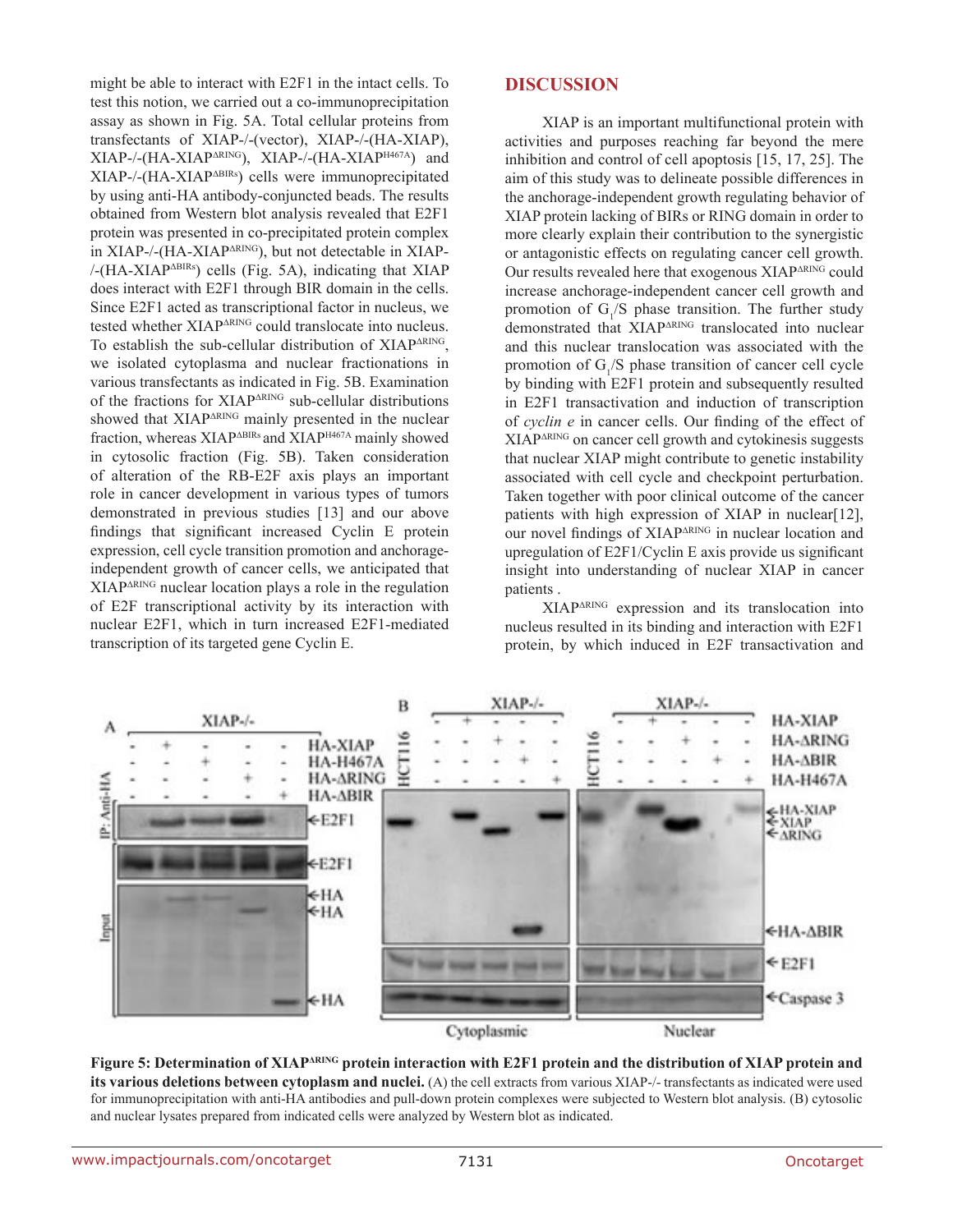subsequently led to an E2F-dependent cyclin E induction. Cyclin E induction elicits various effects upon cell proliferation, differentiation, and survival in a manner that is highly dependent on tissue type and cell lineage[26]. The E2F-mediated Cyclin E induction could trigger a  $G_1/S$  transition and promote an anchorage-independent growth in cancer cells. Our finding of an E2F-mediated increase of Cyclin E expression upon ectopic XIAPΔRING expression implicated XIAP as a cell cycle regulator in cancer cells. Since the cyclin E gene represents one of E2F's transcriptional targets, Cyclin E and cyclin E-CDK2 kinase activity is essential for assembly of DNA prereplication complexes and for firing of DNA replication origins[27]. These functions of cyclin E are essential when nondividing cells exit the quiescent state and resume cell proliferation but may be redundant with the activities of other cell cycle regulators in continuously proliferating cells [28]. It was reported that overexpression of cyclin E2, a subtype of E-cyclins, also induced genomic instability by a typical mechanism[29]. XIAP<sup>ARING</sup> expression and its translocation into nucleus resulted in its binding and interaction with E2F1 protein, by which induced in E2F transactivation and subsequently led to an E2Fdependent cyclin E overexpression. A cyclin E transgene that overexpresses cyclin E induces breast carcinomas in mice, and ectopic cyclin E overexpression both induces genetic instability in cultured cells and transforms rodent fibroblasts in combination with other oncogenes [30-32]. It is therefore thought that increased cyclin E activity is a hallmark of cancer cells[14]. Many studies have shown that high cyclin E protein expression in human cancers is associated with increased tumor aggressiveness and poor patient outcome[14, 33, 34]. Our results provide significant information for understanding the increased nuclear XIAP expression in cancer cells.

In addition to tumorigenesis, dysregulated cyclin E activity also causes cell lineage-specific abnormalities, such as impaired maturation due to increased cell senescence[35]. Cell senescence is a signal transduction program leading to irreversible cell cycle arrest and is also a process that limits lifespan and the proliferation of normal cells, accompanied by a distinct set of change in the cellular phenotype [36, 37]. Cellular senescence irreversibly arrests cell growth and is a major barrier that cells must overcome in order to progress to fullblown malignancy[36]. It was demonstrated that cellular senescence is associated with hyper-mitogenic drive and failure to undergo mitosis, and cyclin E was induced in senescent cells [38]. The function of cyclin E in cell senescence was discovered by two separate groups that cyclin E-CDK2 can phosphorylate c-Myc, directing a transcriptional program that opposes oncogeneinduced senescence [39, 40]. Implicit to these results is the prediction that cyclin E could mediate evasion of oncogene-induced senescence for continued growth. In the scenario of cellular senescence, enforced arrest of

the cell cycle in  $G_0$  (e.g., caused by an increase in  $p21/$ p27) is key to senescence [36, 37]. In our experiments, ectopic expression of XIAP<sup>ARING</sup> exhibited accelerated progression in the  $G_1/S$  phase of the cell cycle, resulting in decreased  $G_0/G_1$  proportion as compared to XIAP-/-(vector) cells. This result suggested that overexpressed Cyclin E in XIAP-/-(HA-XIAP<sup>ARING</sup>) plays a role in cell cycle regulation without cell senescence under our *in vitro* experimental condition. We realized that cell type and growth conditions play a critical role in determining phenotypes associated with high cyclin E expression[41] and the *in vivo* effect of ectopic expression of XIAP<sup>ARING</sup> and cell senescence is under investigation in our laboratory.

Our results prompt several questions that we are investigating in ongoing work. For one, the observed translocation of XIAPΔRING into the nucleus can be brought into the account in relation to its interaction with XAF1, a cellular inhibitory factor that binds and negatively regulates the caspase-mediated XIAP cleavage [11]. XAF1 directly interacts with XIAP and antagonizes its inhibitory function on caspase activity. The nuclear localization of XIAP-XAF1 resulted in the dominance of the proapoptotic caspases as evident by the presence of decreased levels of caspases 3 and 9 in the XIAP immunoprecipitates, increased caspase 3 activity and cleaved caspase 3[11]. Taking this consideration, we hypothesize that XAF1 may be involved in regulation of XIAP<sup>ARING</sup> translocation from cytoplasma into nuclei. The clarification of XAF1 in XIAPΔRING translocation is currently undergoing in our laboratory.

Avoidance of apoptosis is critical in the development and progression of cancer [42]. XIAP possesses three BIR domains and a carboxy-terminal RING domain. It is known that XIAP prevents caspases 9 and 3 activation through its BIR3 and the BIR2 domain, respectively, and Smac/ DIABLO relieves this caspase inhibitory activity of XIAP by binding to the BIR3 domain [43, 44]. XIAP cleavage is one of the main mechanisms by which cell death programs overcome the antiapoptotic barrier posed by XIAP [45, 46], and one mechanism is a caspase-dependent cleavage of XIAP [45]. It has been reported that calpain induces a cleavage of XIAP into various fragments, by which inactivates XIAP inhibition of caspases [46]. The results from current studies demonstrated that XIAP<sup>ARING</sup> was mainly located in the nucleus, rather than cytoplasm. We found that ectopic expression of XIAP<sup>ARING</sup> in nuclear led to promotion of  $G<sub>1</sub>/S$  cell cycle transition and anchorageindependent growth. This raised the possibility that XIAP could positively impact cancer cell growth. XIAP protein was originally identified as modulators of caspase function to prevent apoptosis, and it is now clear that multi-faceted XIAP protein performed a much more diverse range of functions than first predicted.

The protein subcellular location has been reported to regulation of cellular biological function in many previous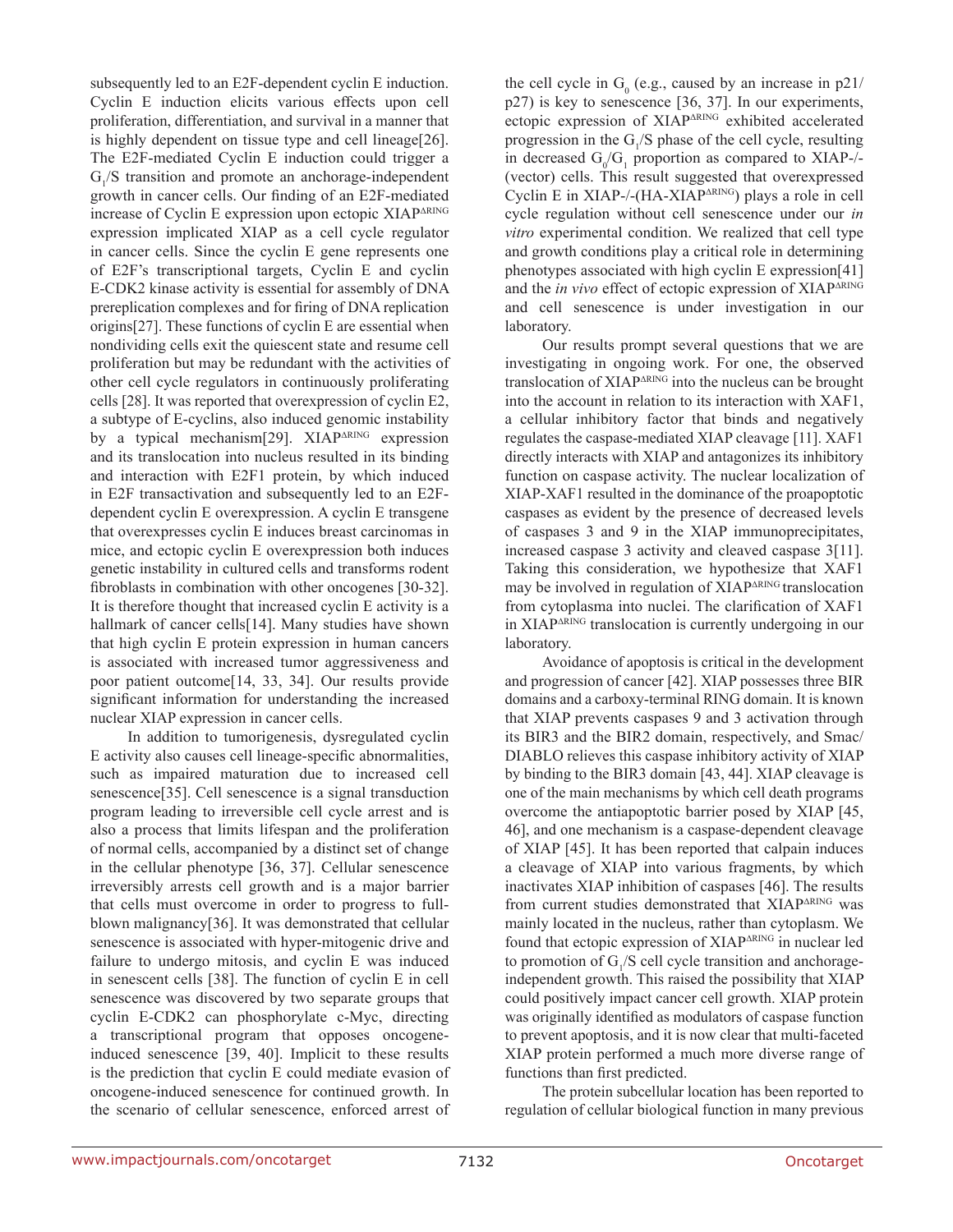studies [47, 48]. For example, nuclear localization and export of cIAP1 are particularly interesting because cIAP1 has thus far been described to function in regulating the cytosolic activities of caspases and Smac [49]. Nowak D et al. demonstrated for the first time that XIAP translocation from the cytosolic compartment into the nucleus is observed upon treatment of cells with cytotoxic drugs [50]. This result implies a new unknown function of XIAP in nucleus in the context of drug-induced apoptosis. It has also been reported that XIAP nuclear labeling was a sign of unfavorable prognosis in breast invasive ductal carcinoma [12]. Our results demonstrated here that XIAP<sup>ARING</sup> expressing cells exhibited a significant acceleration of  $G_1/S$  phase transition and cancer cell anchorage-independent growth. Therefore, the presented study predominately focused on the potential regulatory role of XIAP RING domain. Since antisense oligonucleotides directed against XIAP are currently being evaluated in clinical trials and RING domain also is potent target of these agents [51], the results obtained from the current studies lead us to take a special consideration whether these drugs are able to target XIAP that is located in nucleus of cancer cells.

In summary, we demonstrated here that cancer cells transfected XIAP deletion of RING domain led to *cyclin e* transcription and protein expression *via* binding with and modulation of the E2F1 transactivation. We also showed that XIAP<sup>ARING</sup> could translocate to the nuclear and the nuclear localization of XIAP is dependent on the BIR domains, whereas RING domain provides an inhibitory effect on XIAP translocation. More importantly, we identified that nuclear-translocated XIAP<sup>ARING</sup> significantly promotes  $G_1/S$  phase transition and anchorageindependent growth of cancer cells. Our results provide a significant insight into understanding of biological significance of the increased nuclear XIAP expression in cancer cells and poor prognosis of clinical patients with nuclear XIAP overexpression. In addition, the current studies also provide very useful information for new drug design, which can target nuclear XIAP in cancer cells. Determining the significance of our findings to mammary tumor biology is another focus of our ongoing studies.

# **MATERIALS AND METHODS**

#### **Cell culture and reagents**

Human colon cancer cell lines HCT116 wildtype (WT) and HCT116 XIAP-/- cells, as well as their transfectants, including HCT116 WT(vector), XIAP-/- (vector), XIAP-/-(HA-XIAP), XIAP-/-(HA-XIAPΔBIRs) and XIAP-/-(HA-XIAP<sup>ARING</sup>), were established in our previously published studies [15-17, 52]. The HCT116 cells and transfectants were cultured in McCoy's 5A

medium (Invitrogen, Carlsbad, CA) supplemented with 10% FBS and penicillin/streptomycin. All cells were maintained in a humidified incubator at 37°C, with a 5%  $CO<sub>2</sub>$  humidified atmosphere. Antibodies for immunoblotting were obtained from the following sources: XIAP polyclonal antibody (BD PharMingen, San Diego, CA); XIAP monoclonal antibody, E2F1, CDK2 and GAPDH (Cell Signaling Technology Inc., Beverly, MA); Cyclin D1, Cyclin E and CDK4 (Santa Cruz Biotechnology, Santa Cruz, CA); p27 (Abcam, Cambridge, MA); HA (Covance Inc., Princeton, NJ).

### **Plasmids and cell transfection**

The constructs of *cyclin e* promoter, E2F mutant *cyclin e* promoter and 6×E2F luciferase reporters were gifts from Dr. Daniel S. Peeper, the Netheorlands Cancer Institute [21]. Human Cyclin E specific shRNA constructs were gifts from Dr. Hanfei Ding, Georgia Health Sciences University[19]. Transfections were done using PolyJet<sup>™</sup> DNA In Vitro Transfection Reagent (SignaGen Laboratories, Gaithersburg, MD) and Opti-MEM® reduced serum medium (Invitrogen, Carlsbad, CA). For stable transfection, cultures were subjected to blasticidin selection. These stable transfectants were cultured in the selected antibiotic-free medium for at least two passages before utilization for experiments.

#### **Anchorage-independent growth assay**

Anchorage-independent growth ability was determined in soft agar, as described in our previous studies [53]. Briefly, 3 ml of 0.5% agar in basal modified Eagle's medium supplemented with 10% FBS was layered onto each well of 6-well tissue culture plates. Cells  $(1\times10^4)$ cells) suspended in 1 ml normal medium were mixed with 2 ml of 0.5% agar-basal modified Eagle's medium supplemented with 10% FBS, and 1 ml of mixture was added into each well over top of the 0.5% agar layer. Plates were incubated at  $37^{\circ}$ C in 5% CO<sub>2</sub> for 2 to 3 weeks, and the colonies with more than 32 cells of each were scored and presented as colonies/10<sup>4</sup> cells.

# **Flow Cytometry Assay**

Cell cycle analysis was performed as described previously [15]. Cells were harvested by trypsinization and washed once with PBS. The cells were then resuspended in 0.3 ml PBS (pH 7.4), and fixed by addition of ice-cold 80% ethanol. Fixation proceeded for at least overnight at -20°C. Fixed cells were centrifuged, resuspended in propidium iodide solution (50 mg/ml propidium iodide, 10 mg/ml RNase A and 0.1% Triton X-100 in PBS) (Sigma Chemical, St.Louis, MO) for at least 1 h at 4°C. The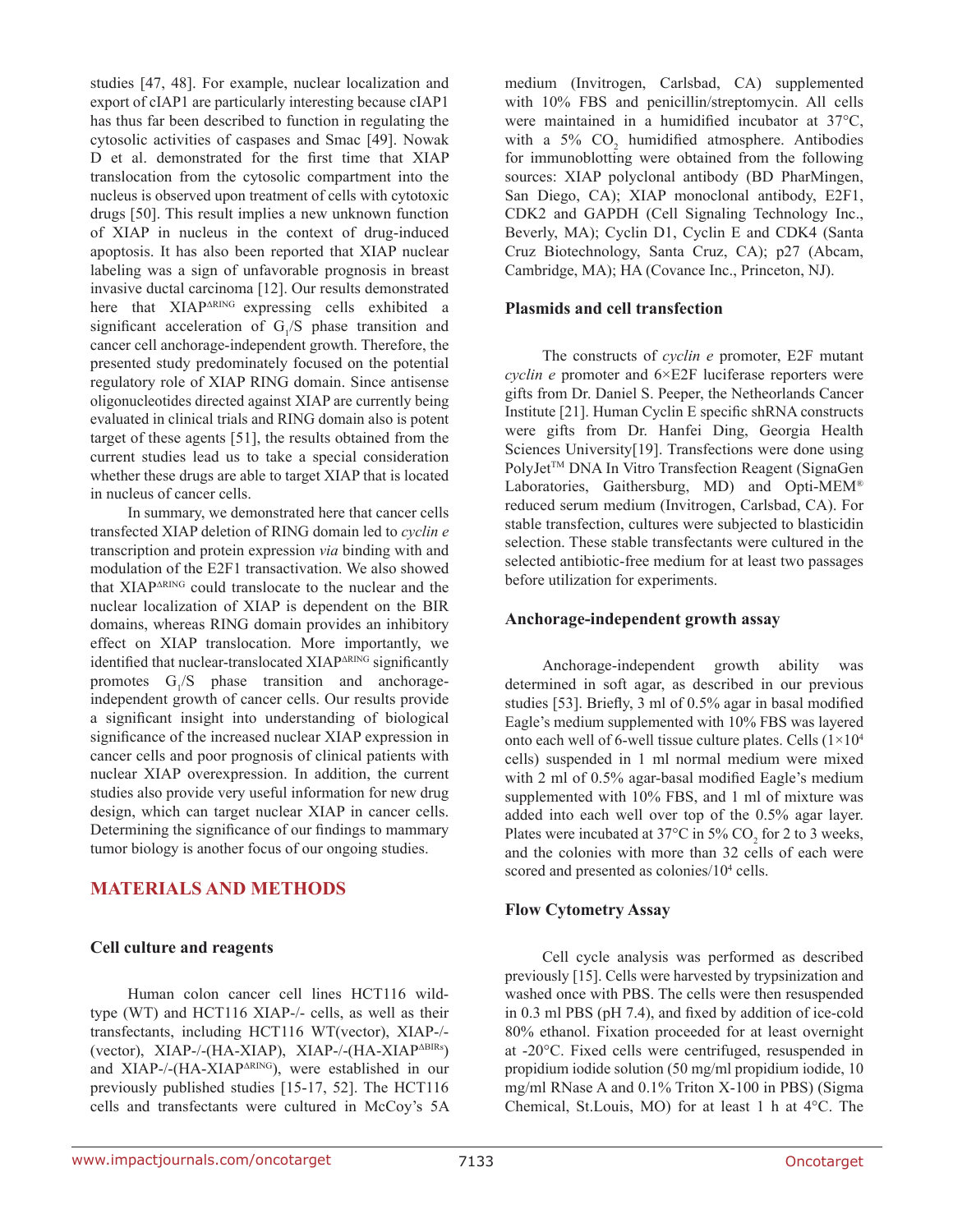DNA content was determined by Flow Cytometry using the Epics XL FACS (Beckman Coulter, Miami, FL) and EXPO 32 software [54].

#### **Western Blot**

Cells were harvested and washed with PBS. Cell pellets were resuspended and incubated with lysis buffer  $(10 \text{ mM Tris-HCl, pH } 7.4, 1\% \text{ SDS, and } 1 \text{ mM Na}_3\text{VO}_4)$ . Equal amounts of protein lysate were subjected to sodium dodecylsulphate polyacrylamide gel electrophoresis and electrophoretically transferred to PVDF membranes. Primary antibody and secondary alkaline phosphataseconjugated antibody incubations were performed in 5% non-fat milk and 5% BSA solution in PBS-T (PBS with 0.1% Tween 20). Blots were detected by the enhanced chemifluorescence Western blot system (Model Storm 860, Molecular Dynamics) as described in our previous publications [55, 56]. Quantitation was analyzed densitometrically using AtlasImage software (version 2.01, Clontech Laboratories, Sunnyvale, CA).

#### **Luciferase Reporter Assay**

HCT116 cells were transfected with *cyclin e* promoter-luciferase, E2F mutant *cyclin e* promoterluciferase and 6×E2F luciferase reporters in combination with the pRL-TK vector (Promega, Madison, WI). The transfectants were seeded into 96-well plates. After the cell density reached 70-80%, cells were treated as indicated in the figure legends, and were then extracted with luciferase assay lysis buffer (Promega, Madison, WI). The luciferase activity was determined with the Dual-Luciferase Reporter Assay System according to the manufacturer's instructions as described [57, 58].

#### **Subcellular Fractionation**

Preparation of subcellular fractions was performed as previously described [53]. The subcellular fractions were extracted according to the protocol of the Nuclear/ Cytosol Fractionation Kit (BioVision Technologies, Mountain View, CA). Equal amount of protein in each sample was determined using a protein quantification assay kit (Bio-Rad, Richmond, CA). Nuclear extracts were stored at -80°C until they were used.

#### **Immunoprecipitation**

For immunoprecipitational experiments, cells transfected with the indicated plasmids were lysed in cell lysis buffer (1% Triton X-100, 150 mM NaCl, 10 mM Tris, pH 7.4, 1 mM EDTA, 1 mM EGTA, 0.2 mM Na<sub>3</sub>VO<sub>4</sub>, 0.5% Nonidet P-40, and complete protein mixture inhibitors from Roche Applied Science) on ice. Any insoluble material was removed by centrifugation at 16,000×g for 20 minutes at 4°C. Immunoprecipitation was carried out by incubation of cell lyses with anti-HA antibody-conjugated agarose beads. After an overnight incubation, beads were washed three times with immunoprecipitation lysis buffer, and bound proteins were subjected to Western blot assay [17].

### **Statistical analysis**

Student's t test was utilized to determine the significance of differences between different groups. The differences were considered to be significant at *P*<0.05.

#### **Acknowledgement**

We thank Dr. Daniel S. Peeper from the Netherlands Cancer Institute for generous gifts of *cyclin e* promoter, E2F mutant *cyclin e* promoter and 6×E2F luciferase reporters, and Dr. Hanfei Ding from Georgia Health Sciences University for generous gifts of Cyclin E specific shRNA constructs. This work was supported in partially by grants from NIH/NCI CA165980, CA112557, CA177665, and NIH/NIEHS ES000260, NBRPC 2012CB525002, 2012CB525004 and NSFC 81230063 as well as the Program for Innovative Research Team in University (PCSIRT), Ministry of Education, China.

#### **Abbreviations used in this paper**

BIR, The Baculovirus IAP repeat; BMPR-1A,Bone Morphogenetic Protein Receptor-1A; CDK, Cyclindependent kinase; IAP, inhibitors of apoptosis protein; NF-κB, Nuclear factor Factor kappa B; RB,retinoblastoma protein; RING, really interesting new gene; TAB1,TAK1 Binding Protein 1; TAK1,TGF-β-activated Kinase 1; XIAP, X-linked inhibitor of apoptosis protein.

#### **Author contribution**

Zipeng Cao, acquisition of data and drafting of the manuscript; Xueyong Li and Jingxia Li, acquisition of data; Wenjing Luo, critical discussion and revision of the manuscript; Chuanshu Huang and Jingyuan Chen, critical revision of the manuscript and important intellectual content and study supervision.

# **REFERENCES**

1. Crook NE, Clem RJ and Miller LK. An apoptosis-inhibiting baculovirus gene with a zinc finger-like motif. Journal of virology. 1993; 67(4):2168-2174.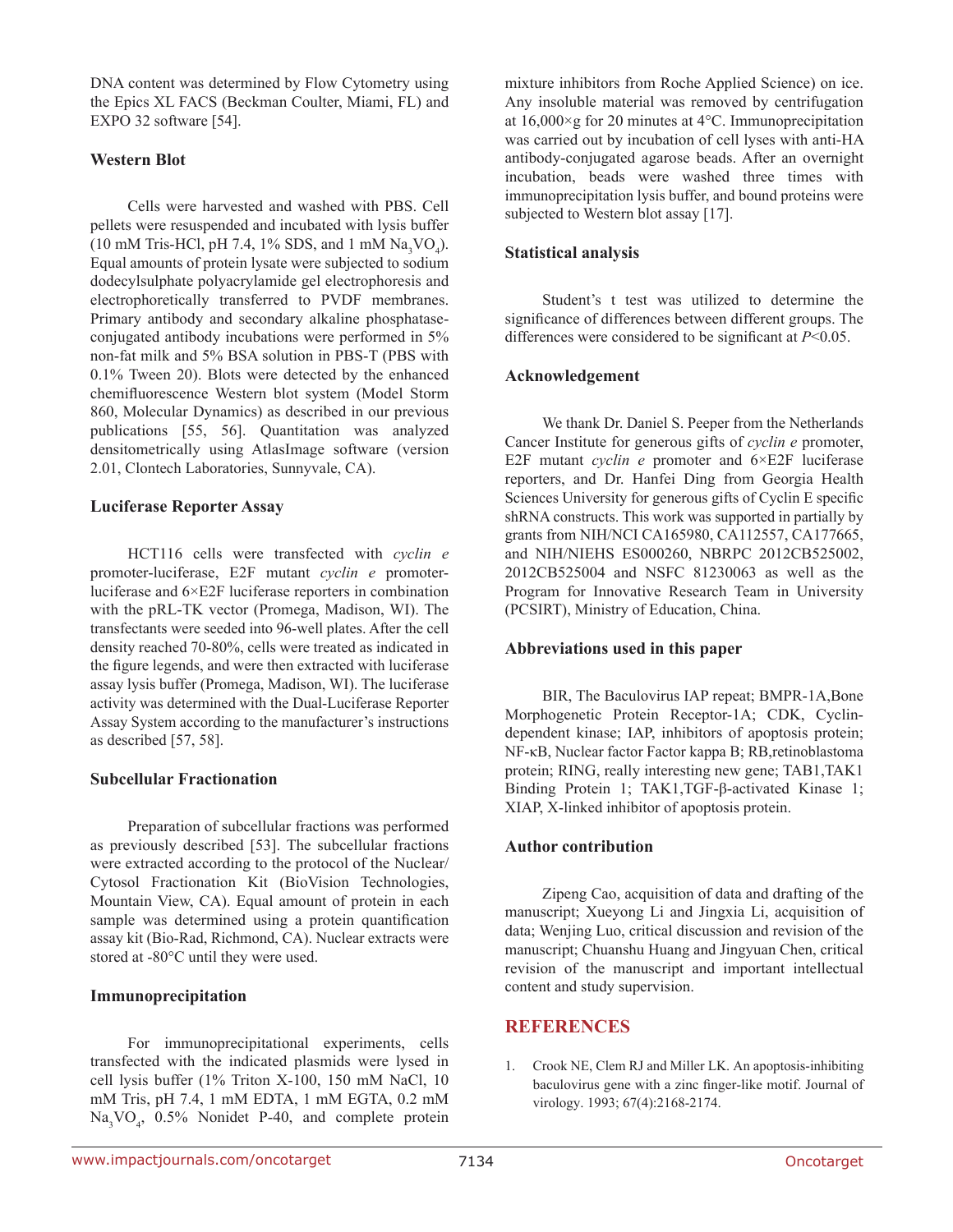- 2. Birnbaum MJ, Clem RJ and Miller LK. An apoptosisinhibiting gene from a nuclear polyhedrosis virus encoding a polypeptide with Cys/His sequence motifs. Journal of virology. 1994; 68(4):2521-2528.
- 3. Holcik M and Korneluk RG. XIAP, the guardian angel. Nature reviews Molecular cell biology. 2001; 2(7):550-556.
- 4. Yang Y, Fang S, Jensen JP, Weissman AM and Ashwell JD. Ubiquitin protein ligase activity of IAPs and their degradation in proteasomes in response to apoptotic stimuli. Science. 2000; 288(5467):874-877.
- 5. Huang H, Joazeiro CA, Bonfoco E, Kamada S, Leverson JD and Hunter T. The inhibitor of apoptosis, cIAP2, functions as a ubiquitin-protein ligase and promotes in vitro monoubiquitination of caspases 3 and 7. The Journal of biological chemistry. 2000; 275(35):26661-26664.
- 6. Dubrez-Daloz L, Dupoux A and Cartier J. IAPs: more than just inhibitors of apoptosis proteins. Cell cycle. 2008; 7(8):1036-1046.
- 7. Hofer-Warbinek R, Schmid JA, Stehlik C, Binder BR, Lipp J and de Martin R. Activation of NF-kappa B by XIAP, the X chromosome-linked inhibitor of apoptosis, in endothelial cells involves TAK1. The Journal of biological chemistry. 2000; 275(29):22064-22068.
- 8. Yang W, Cooke M, Duckett CS, Yang X and Dorsey JF. Distinctive effects of the cellular inhibitor of apoptosis protein c-IAP2 through stabilization by XIAP in glioblastoma multiforme cells. Cell cycle. 2014; 13(6):992- 1005.
- 9. Altieri DC. Survivin, versatile modulation of cell division and apoptosis in cancer. Oncogene. 2003; 22(53):8581- 8589.
- 10. Imoto I, Tsuda H, Hirasawa A, Miura M, Sakamoto M, Hirohashi S and Inazawa J. Expression of cIAP1, a target for 11q22 amplification, correlates with resistance of cervical cancers to radiotherapy. Cancer research. 2002; 62(17):4860-4866.
- 11. Liston P, Fong WG, Kelly NL, Toji S, Miyazaki T, Conte D, Tamai K, Craig CG, McBurney MW and Korneluk RG. Identification of XAF1 as an antagonist of XIAP anti-Caspase activity. Nature cell biology. 2001; 3(2):128-133.
- 12. Zhang Y, Zhu J, Tang Y, Li F, Zhou H, Peng B, Zhou C and Fu R. X-linked inhibitor of apoptosis positive nuclear labeling: a new independent prognostic biomarker of breast invasive ductal carcinoma. Diagnostic pathology. 2011; 6:49.
- 13. Trimarchi JM and Lees JA. Sibling rivalry in the E2F family. Nature reviews Molecular cell biology. 2002; 3(1):11-20.
- 14. Keyomarsi K, Tucker SL, Buchholz TA, Callister M, Ding Y, Hortobagyi GN, Bedrosian I, Knickerbocker C, Toyofuku W, Lowe M, Herliczek TW and Bacus SS. Cyclin E and survival in patients with breast cancer. The New England journal of medicine. 2002; 347(20):1566-1575.
- 15. Cao Z, Zhang R, Li J, Huang H, Zhang D, Zhang J, Gao

J, Chen J and Huang C. X-linked inhibitor of apoptosis protein (XIAP) regulation of cyclin D1 protein expression and cancer cell anchorage-independent growth via its E3 ligase-mediated protein phosphatase 2A/c-Jun axis. The Journal of biological chemistry. 2013; 288(28):20238- 20247.

- 16. Liu J, Zhang D, Luo W, Yu Y, Yu J, Li J, Zhang X, Zhang B, Chen J, Wu XR, Rosas-Acosta G and Huang C. X-linked inhibitor of apoptosis protein (XIAP) mediates cancer cell motility via Rho GDP dissociation inhibitor (RhoGDI) dependent regulation of the cytoskeleton. The Journal of biological chemistry. 2011; 286(18):15630-15640.
- 17. Liu J, Zhang D, Luo W, Yu J, Li J, Yu Y, Zhang X, Chen J, Wu XR and Huang C. E3 ligase activity of XIAP RING domain is required for XIAP-mediated cancer cell migration, but not for its RhoGDI binding activity. PloS one. 2012; 7(4):e35682.
- 18. Hunter T and Pines J. Cyclins and cancer. II: Cyclin D and CDK inhibitors come of age. Cell. 1994; 79(4):573-582.
- 19. Mao L, Ding J, Perdue A, Yang L, Zha Y, Ren M, Huang S, Cui H and Ding HF. Cyclin E1 is a common target of BMI1 and MYCN and a prognostic marker for neuroblastoma progression. Oncogene. 2012; 31(33):3785-3795.
- 20. Ohtani K, DeGregori J and Nevins JR. Regulation of the cyclin E gene by transcription factor E2F1. Proceedings of the National Academy of Sciences of the United States of America. 1995; 92(26):12146-12150.
- 21. Vredeveld LC, Rowland BD, Douma S, Bernards R and Peeper DS. Functional identification of LRF as an oncogene that bypasses RASV12-induced senescence via upregulation of CYCLIN E. Carcinogenesis. 2010; 31(2):201-207.
- 22. Qin XQ, Livingston DM, Kaelin WG, Jr. and Adams PD. Deregulated transcription factor E2F-1 expression leads to S-phase entry and p53-mediated apoptosis. Proceedings of the National Academy of Sciences of the United States of America. 1994; 91(23):10918-10922.
- 23. DeGregori J, Leone G, Miron A, Jakoi L and Nevins JR. Distinct roles for E2F proteins in cell growth control and apoptosis. Proceedings of the National Academy of Sciences of the United States of America. 1997; 94(14):7245-7250.
- 24. Cartier J, Berthelet J, Marivin A, Gemble S, Edmond V, Plenchette S, Lagrange B, Hammann A, Dupoux A, Delva L, Eymin B, Solary E and Dubrez L. Cellular inhibitor of apoptosis protein-1 (cIAP1) can regulate E2F1 transcription factor-mediated control of cyclin transcription. The Journal of biological chemistry. 2011; 286(30):26406-26417.
- 25. Kenneth NS and Duckett CS. IAP proteins: regulators of cell migration and development. Current opinion in cell biology. 2012; 24(6):871-875.
- 26. Minella AC, Loeb KR, Knecht A, Welcker M, Varnum-Finney BJ, Bernstein ID, Roberts JM and Clurman BE. Cyclin E phosphorylation regulates cell proliferation in hematopoietic and epithelial lineages in vivo. Genes &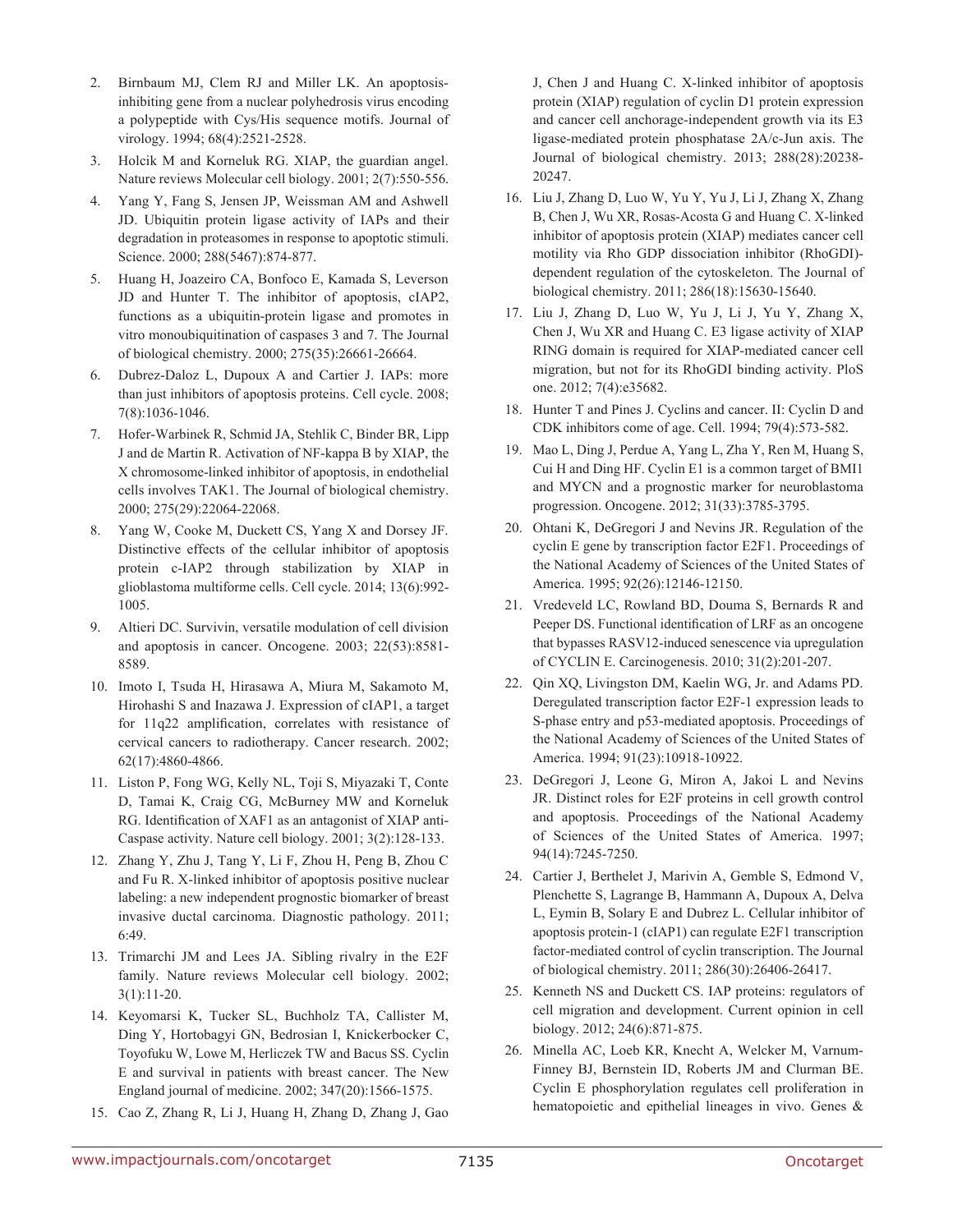development. 2008; 22(12):1677-1689.

- 27. Geng Y and Sicinski P. Differences in regulation and function of E-cyclins in human cancer cells. Cell cycle. 2013; 12(8):1165.
- 28. Geng Y, Yu Q, Sicinska E, Das M, Schneider JE, Bhattacharya S, Rideout WM, Bronson RT, Gardner H and Sicinski P. Cyclin E ablation in the mouse. Cell. 2003; 114(4):431-443.
- 29. Caldon CE, Sergio CM, Burgess A, Deans AJ, Sutherland RL and Musgrove EA. Cyclin E2 induces genomic instability by mechanisms distinct from cyclin E1. Cell cycle. 2013; 12(4):606-617.
- 30. Bortner DM and Rosenberg MP. Induction of mammary gland hyperplasia and carcinomas in transgenic mice expressing human cyclin E. Molecular and cellular biology. 1997; 17(1):453-459.
- 31. Minella AC, Swanger J, Bryant E, Welcker M, Hwang H and Clurman BE. p53 and p21 form an inducible barrier that protects cells against cyclin E-cdk2 deregulation. Current biology : CB. 2002; 12(21):1817-1827.
- 32. Ma Y, Fiering S, Black C, Liu X, Yuan Z, Memoli VA, Robbins DJ, Bentley HA, Tsongalis GJ, Demidenko E, Freemantle SJ and Dmitrovsky E. Transgenic cyclin E triggers dysplasia and multiple pulmonary adenocarcinomas. Proceedings of the National Academy of Sciences of the United States of America. 2007; 104(10):4089-4094.
- 33. Fukuse T, Hirata T, Naiki H, Hitomi S and Wada H. Prognostic significance of cyclin E overexpression in resected non-small cell lung cancer. Cancer research. 2000; 60(2):242-244.
- 34. Dong Y, Sui L, Tai Y, Sugimoto K, Hirao T and Tokuda M. Prognostic significance of cyclin E overexpression in laryngeal squamous cell carcinomas. Clinical cancer research : an official journal of the American Association for Cancer Research. 2000; 6(11):4253-4258.
- 35. Siu KT, Rosner MR and Minella AC. An integrated view of cyclin E function and regulation. Cell cycle. 2012; 11(1):57-64.
- 36. Berman AE, Leontieva OV, Natarajan V, McCubrey JA, Demidenko ZN and Nikiforov MA. Recent progress in genetics of aging, senescence and longevity: focusing on cancer-related genes. Oncotarget. 2012; 3(12):1522-1532.
- 37. Narita M, Nunez S, Heard E, Narita M, Lin AW, Hearn SA, Spector DL, Hannon GJ and Lowe SW. Rb-mediated heterochromatin formation and silencing of E2F target genes during cellular senescence. Cell. 2003; 113(6):703- 716.
- 38. Leontieva OV, Lenzo F, Demidenko ZN and Blagosklonny MV. Hyper-mitogenic drive coexists with mitotic incompetence in senescent cells. Cell cycle. 2012; 11(24):4642-4649.
- 39. Campaner S, Doni M, Hydbring P, Verrecchia A, Bianchi L, Sardella D, Schleker T, Perna D, Tronnersjo S, Murga

M, Fernandez-Capetillo O, Barbacid M, Larsson LG and Amati B. Cdk2 suppresses cellular senescence induced by the c-myc oncogene. Nature cell biology. 2010; 12(1):54- 59; sup pp 51-14.

- 40. Hydbring P, Bahram F, Su Y, Tronnersjo S, Hogstrand K, von der Lehr N, Sharifi HR, Lilischkis R, Hein N, Wu S, Vervoorts J, Henriksson M, Grandien A, Luscher B and Larsson LG. Phosphorylation by Cdk2 is required for Myc to repress Ras-induced senescence in cotransformation. Proceedings of the National Academy of Sciences of the United States of America. 2010; 107(1):58-63.
- 41. Sengupta T, Abraham G, Xu Y, Clurman BE and Minella AC. Hypoxia-inducible factor 1 is activated by dysregulated cyclin E during mammary epithelial morphogenesis. Molecular and cellular biology. 2011; 31(18):3885-3895.
- 42. Hanahan D and Weinberg RA. Hallmarks of cancer: the next generation. Cell. 2011; 144(5):646-674.
- 43. Deveraux QL, Takahashi R, Salvesen GS and Reed JC. X-linked IAP is a direct inhibitor of cell-death proteases. Nature. 1997; 388(6639):300-304.
- 44. Deveraux QL, Roy N, Stennicke HR, Van Arsdale T, Zhou Q, Srinivasula SM, Alnemri ES, Salvesen GS and Reed JC. IAPs block apoptotic events induced by caspase-8 and cytochrome c by direct inhibition of distinct caspases. The EMBO journal. 1998; 17(8):2215-2223.
- 45. Deveraux QL, Leo E, Stennicke HR, Welsh K, Salvesen GS and Reed JC. Cleavage of human inhibitor of apoptosis protein XIAP results in fragments with distinct specificities for caspases. The EMBO journal. 1999; 18(19):5242-5251.
- 46. Kobayashi S, Yamashita K, Takeoka T, Ohtsuki T, Suzuki Y, Takahashi R, Yamamoto K, Kaufmann SH, Uchiyama T, Sasada M and Takahashi A. Calpain-mediated X-linked inhibitor of apoptosis degradation in neutrophil apoptosis and its impairment in chronic neutrophilic leukemia. The Journal of biological chemistry. 2002; 277(37):33968- 33977.
- 47. Gulshan K, Thommandru B and Moye-Rowley WS. Proteolytic degradation of the Yap1 transcription factor is regulated by subcellular localization and the E3 ubiquitin ligase Not4. The Journal of biological chemistry. 2012; 287(32):26796-26805.
- 48. Adjobo-Hermans MJ, Crosby KC, Putyrski M, Bhageloe A, van Weeren L, Schultz C, Goedhart J and Gadella TW, Jr. PLCbeta isoforms differ in their subcellular location and their CT-domain dependent interaction with Galphaq. Cellular signalling. 2013; 25(1):255-263.
- 49. Samuel T, Okada K, Hyer M, Welsh K, Zapata JM and Reed JC. cIAP1 Localizes to the nuclear compartment and modulates the cell cycle. Cancer research. 2005; 65(1):210- 218.
- 50. Nowak D, Boehrer S, Brieger A, Kim SZ, Schaaf S, Hoelzer D, Mitrou PS, Weidmann E and Chow KU. Upon druginduced apoptosis in lymphoma cells X-linked inhibitor of apoptosis (XIAP) translocates from the cytosol to the